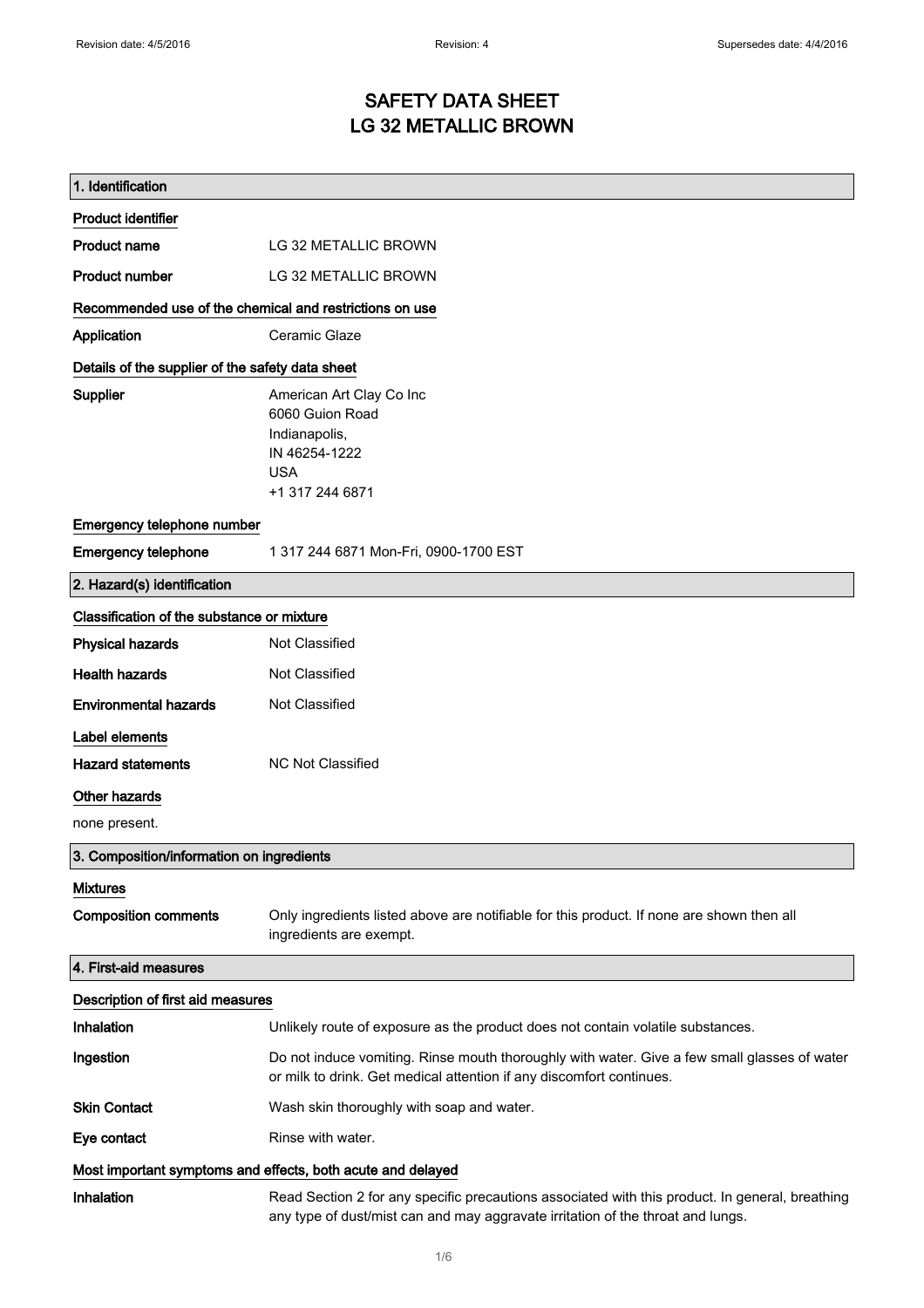| Ingestion                                                    | Read Section 2 for any specific precautions associated with the use of this product. Products<br>with specific warnings about ingestion will give guidance there.                                                                                                                                           |  |
|--------------------------------------------------------------|-------------------------------------------------------------------------------------------------------------------------------------------------------------------------------------------------------------------------------------------------------------------------------------------------------------|--|
| Skin contact                                                 | Read Section 2 for any specific precautions associated with the use of this product. In general<br>most ceramic glazes, clays and special products will tend to have a drying effect on the skin<br>and may cause some sensitivity to users with sensitive skin.                                            |  |
| Eye contact                                                  | Read Section 2 for any specific precautions associated with the use of this product. In general<br>most ceramic and special products contain materials that maybe abrasive to eyes. Keeping<br>materials from contacting the eyes is prudent. If contact does occur, flush with clean water, do<br>not rub. |  |
|                                                              | Indication of immediate medical attention and special treatment needed                                                                                                                                                                                                                                      |  |
| Notes for the doctor                                         | Treat symptomatically.                                                                                                                                                                                                                                                                                      |  |
| 5. Fire-fighting measures                                    |                                                                                                                                                                                                                                                                                                             |  |
| <b>Extinguishing media</b>                                   |                                                                                                                                                                                                                                                                                                             |  |
| Suitable extinguishing media                                 | Use fire-extinguishing media suitable for the surrounding fire.                                                                                                                                                                                                                                             |  |
| Special hazards arising from the substance or mixture        |                                                                                                                                                                                                                                                                                                             |  |
| Specific hazards                                             | The product is not believed to present a hazard due to its physical nature.                                                                                                                                                                                                                                 |  |
| Advice for firefighters                                      |                                                                                                                                                                                                                                                                                                             |  |
| Special protective equipment<br>for firefighters             | Use protective equipment appropriate for surrounding materials.                                                                                                                                                                                                                                             |  |
| 6. Accidental release measures                               |                                                                                                                                                                                                                                                                                                             |  |
|                                                              | Personal precautions, protective equipment and emergency procedures                                                                                                                                                                                                                                         |  |
| <b>Personal precautions</b>                                  | For personal protection, see Section 8.                                                                                                                                                                                                                                                                     |  |
| <b>Environmental precautions</b>                             |                                                                                                                                                                                                                                                                                                             |  |
| <b>Environmental precautions</b>                             | Please read Section 2 completely. If any environmental warnings such as; H411 or H412 are<br>listed in Section 2, please use appropriate procedures when disposing of product and<br>container. Do not put materials into waterways or sewers.                                                              |  |
| Methods and material for containment and cleaning up         |                                                                                                                                                                                                                                                                                                             |  |
| Methods for cleaning up                                      | Collect spillage for reclamation or absorb in vermiculite, dry sand or similar material.                                                                                                                                                                                                                    |  |
| Reference to other sections                                  | For waste disposal, see Section 13. For personal protection, see Section 8.                                                                                                                                                                                                                                 |  |
| 7. Handling and storage                                      |                                                                                                                                                                                                                                                                                                             |  |
| Precautions for safe handling                                |                                                                                                                                                                                                                                                                                                             |  |
| <b>Usage precautions</b>                                     | Read label before use. Do not eat, drink or smoke when using this product. Good personal<br>hygiene procedures should be implemented. Wash hands and any other contaminated areas<br>of the body with soap and water before leaving the work site.                                                          |  |
| Conditions for safe storage, including any incompatibilities |                                                                                                                                                                                                                                                                                                             |  |
| <b>Storage precautions</b>                                   | Store in tightly-closed, original container in a dry and cool place.                                                                                                                                                                                                                                        |  |
| Specific end uses(s)                                         |                                                                                                                                                                                                                                                                                                             |  |
| Specific end use(s)                                          | The identified uses for this product are detailed in Section 1.2.                                                                                                                                                                                                                                           |  |
| 8. Exposure Controls/personal protection                     |                                                                                                                                                                                                                                                                                                             |  |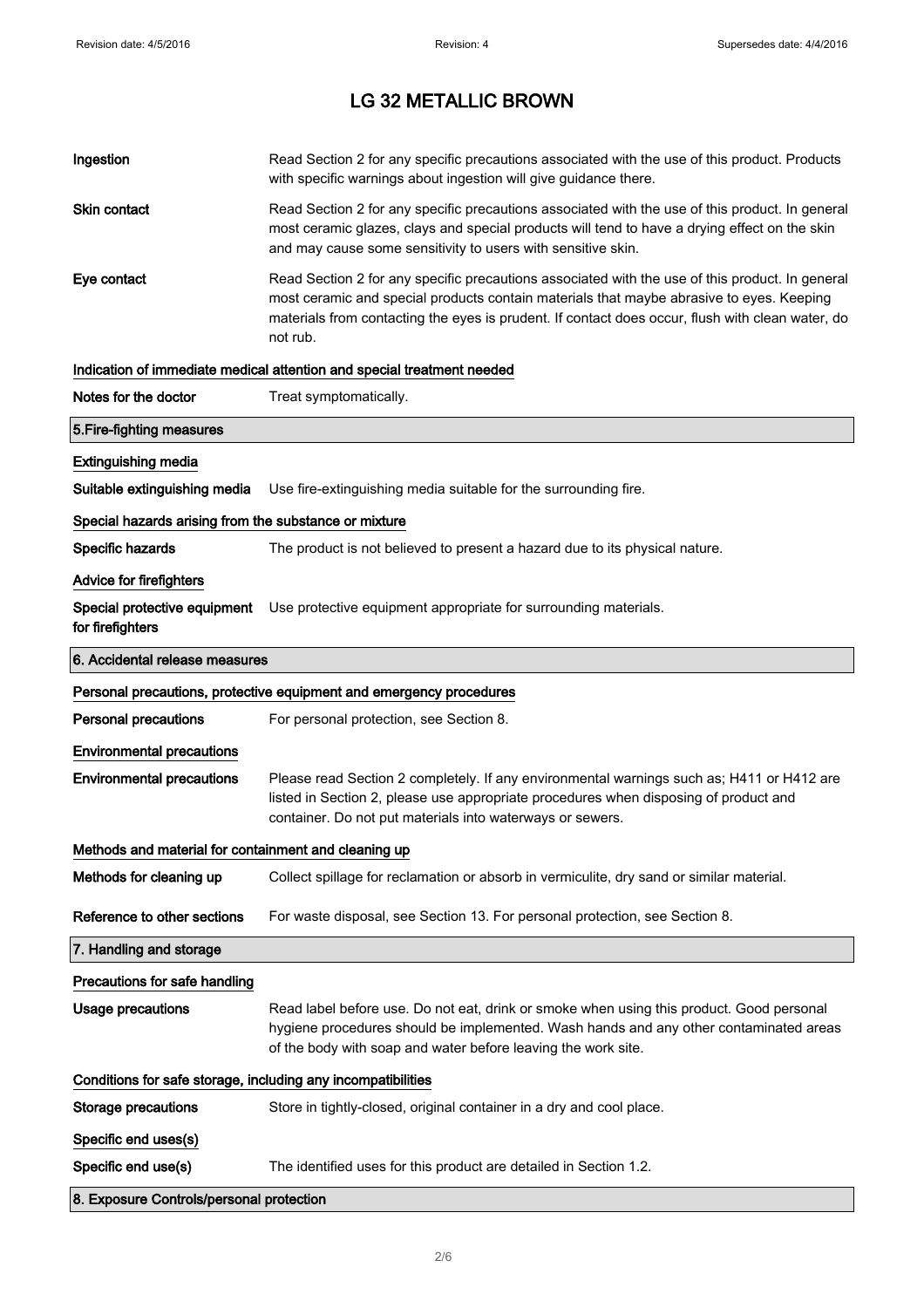| Ingredient comments                 | Only ingredients listed n Section 3 are notifiable for this product. If none are shown then all<br>ingredients are exempt.                                                                                           |
|-------------------------------------|----------------------------------------------------------------------------------------------------------------------------------------------------------------------------------------------------------------------|
| <b>Exposure controls</b>            |                                                                                                                                                                                                                      |
| Appropriate engineering<br>controls | No specific ventilations requirements unless the "FAN" pictogram is shown above or specified<br>in Section 2.                                                                                                        |
| Eye/face protection                 | No specific eye protection required unless the "EYE PROTECTION" pictogram is shown<br>above or specified in Section 2.                                                                                               |
| Hand protection                     | No specific hand protection required unless the "HAND PROTECTION" pictogram is shown<br>above or specified in Section 2.                                                                                             |
| Hygiene measures                    | Using good personal hygiene practices is always appropriate. Keeping a clean work space,<br>cleaning up properly when done, and not eating, drinking or smoking when using this product.                             |
| Respiratory protection              | No specific respiratory protection required unless the "RESPIRATOR" pictogram is shown<br>above or specified in Section 2. Using the appropriate certified protection for the operation is<br>important if required. |

### 9. Physical and Chemical Properties

### Information on basic physical and chemical properties

| Appearance                                      | Colored liquid.           |
|-------------------------------------------------|---------------------------|
| Color                                           | Various colors.           |
| Odor                                            | Almost odorless.          |
| <b>Odor threshold</b>                           | No information available. |
| рH                                              | 6-8                       |
| <b>Melting point</b>                            | No information available. |
| Initial boiling point and range                 | No information available. |
| Flash point                                     | No information available. |
| <b>Evaporation rate</b>                         | No information available. |
| Flammability (solid, gas)                       | No information available. |
| Upper/lower flammability or<br>explosive limits | No information available. |
| Vapour pressure                                 | No information available. |
| <b>Relative density</b>                         | Greater than 1.0          |
| Solubility(ies)                                 | Not applicable.           |
| <b>Partition coefficient</b>                    | No information available. |
| <b>Auto-ignition temperature</b>                | Not applicable.           |
| <b>Decomposition Temperature</b>                | No information available. |
| <b>Viscosity</b>                                | No information available. |
| <b>Explosive properties</b>                     | none                      |
| <b>Oxidising properties</b>                     | none                      |
| <b>Other information</b>                        | Not applicable.           |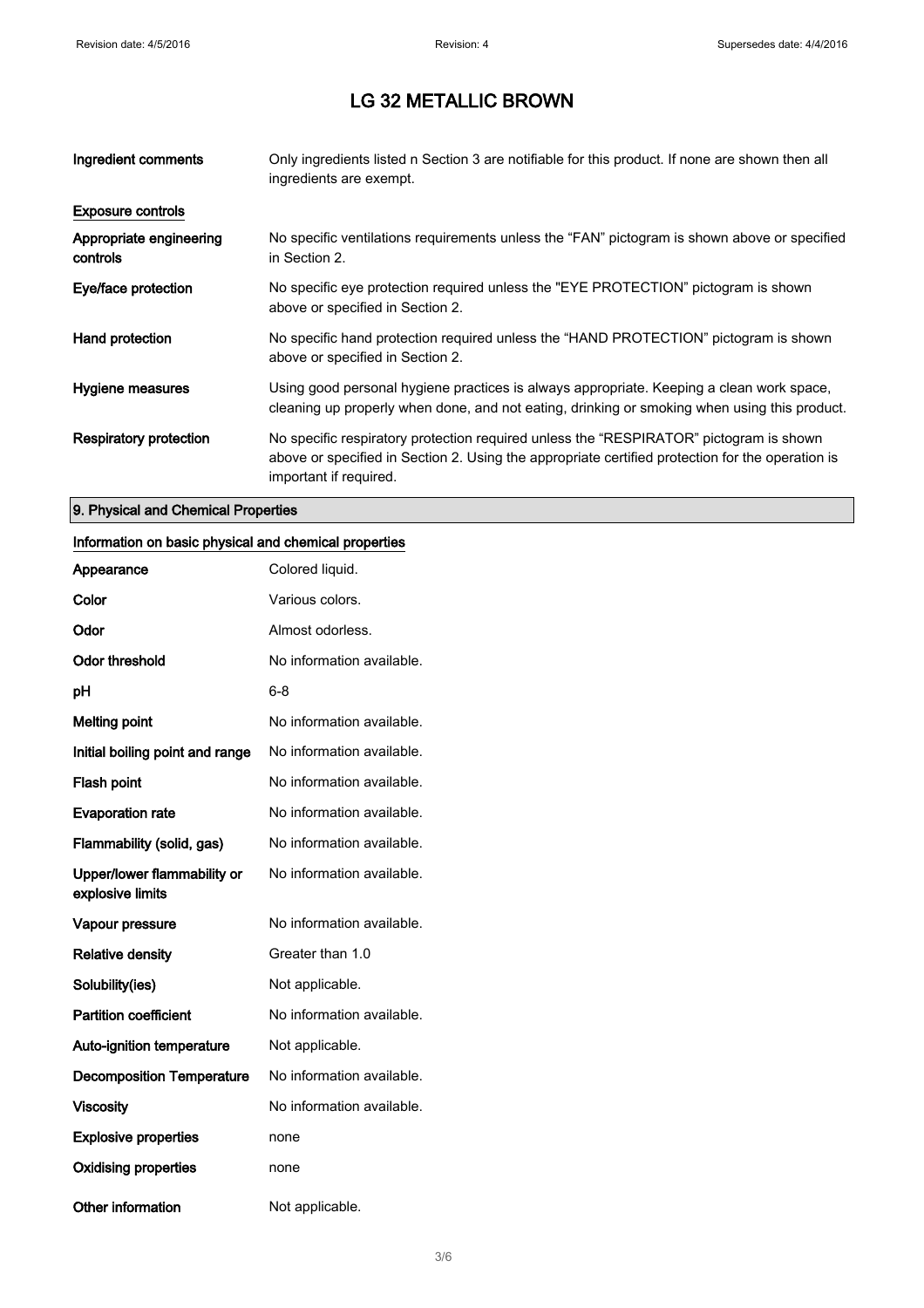| 10. Stability and reactivity                                        |                                                                                                                                                                                                                                                |
|---------------------------------------------------------------------|------------------------------------------------------------------------------------------------------------------------------------------------------------------------------------------------------------------------------------------------|
| Reactivity                                                          | There are no known reactivity hazards associated with this product.                                                                                                                                                                            |
| <b>Stability</b>                                                    | No particular stability concerns.                                                                                                                                                                                                              |
| Possibility of hazardous<br>reactions                               | None known.                                                                                                                                                                                                                                    |
| Conditions to avoid                                                 | None known.                                                                                                                                                                                                                                    |
| Materials to avoid                                                  | None known.                                                                                                                                                                                                                                    |
| Hazardous decomposition<br>products                                 | None known.                                                                                                                                                                                                                                    |
| 11. Toxicological information                                       |                                                                                                                                                                                                                                                |
| Information on toxicological effects                                |                                                                                                                                                                                                                                                |
| <b>Toxicological effects</b>                                        | Please read Section 2 thoroughly to understand the toxicological risks, (if any) and<br>precautions for safe use (if any).                                                                                                                     |
| Acute toxicity - oral                                               |                                                                                                                                                                                                                                                |
| ATE oral (mg/kg)                                                    | 12,531.33                                                                                                                                                                                                                                      |
| Acute toxicity - inhalation<br>ATE inhalation (dusts/mists<br>mg/l) | 37.59                                                                                                                                                                                                                                          |
| Skin corrosion/irritation                                           |                                                                                                                                                                                                                                                |
| <b>Skin sensitization</b><br><b>Skin sensitisation</b>              | Based on available data the classification criteria are not met.                                                                                                                                                                               |
| Eye contact                                                         | May cause temporary eye irritation.                                                                                                                                                                                                            |
| 12. Ecological Information                                          |                                                                                                                                                                                                                                                |
| Ecotoxicity                                                         | Please read Section 2 completely. If any environmental warnings such as; H411 or H412 are<br>listed in Section 2, please use appropriate procedures when disposing of product and<br>container. Do not put materials into waterways or sewers. |
| <b>Toxicity</b>                                                     |                                                                                                                                                                                                                                                |
| <b>Toxicity</b>                                                     | Please read Section 2 completely. If any environmental warnings such as; H411 or H412 are<br>listed in Section 2, please use appropriate procedures when disposing of product and<br>container. Do not put materials into waterways or sewers. |
| Persistence and degradability                                       |                                                                                                                                                                                                                                                |
| Persistence and degradability                                       | No data available.                                                                                                                                                                                                                             |
| Biodegradation                                                      | Not inherently biodegradable.                                                                                                                                                                                                                  |
| <b>Bioaccumulative potential</b>                                    |                                                                                                                                                                                                                                                |
| <b>Partition coefficient</b>                                        | No information available.                                                                                                                                                                                                                      |
| Mobility in soil                                                    |                                                                                                                                                                                                                                                |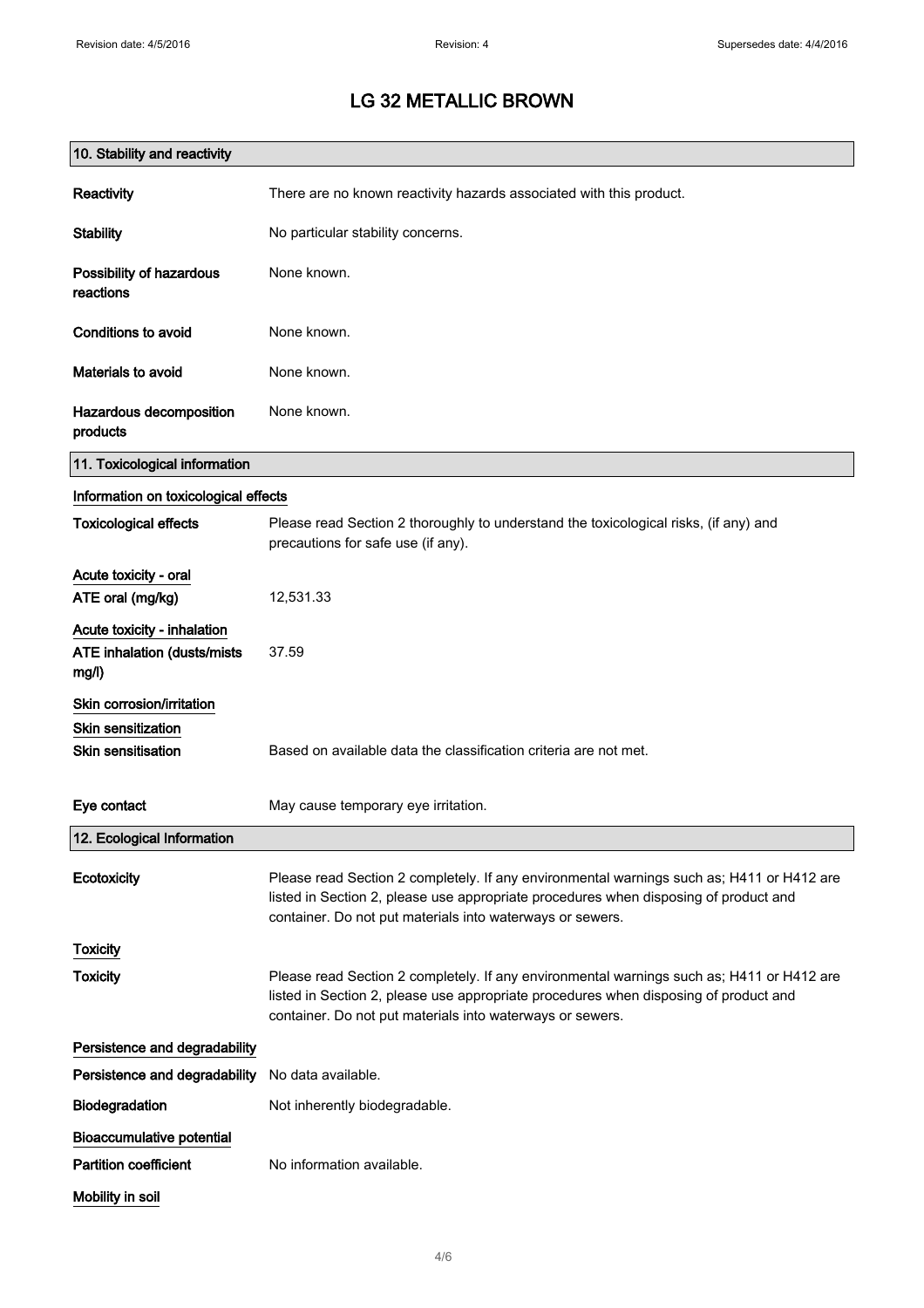| <b>Mobility</b>                       | Semi-mobile.                                                                                                                                                                                 |  |
|---------------------------------------|----------------------------------------------------------------------------------------------------------------------------------------------------------------------------------------------|--|
| Results of PBT and vPvB assessment    |                                                                                                                                                                                              |  |
| Results of PBT and vPvB<br>assessment | This product does not contain any substances classified as PBT or vPvB.                                                                                                                      |  |
| Other adverse effects                 |                                                                                                                                                                                              |  |
| Other adverse effects                 | None known.                                                                                                                                                                                  |  |
| 13. Disposal considerations           |                                                                                                                                                                                              |  |
| Waste treatment methods               |                                                                                                                                                                                              |  |
| <b>General information</b>            | Dispose of waste product or used containers in accordance with local regulations When<br>handling waste, the safety precautions applying to handling of the product should be<br>considered. |  |
| 14. Transport information             |                                                                                                                                                                                              |  |
| General                               | The product is not covered by international regulations on the transport of dangerous goods<br>(IMDG, IATA, DoT).                                                                            |  |
| <b>UN Number</b>                      |                                                                                                                                                                                              |  |
| Not applicable.                       |                                                                                                                                                                                              |  |
| UN proper shipping name               |                                                                                                                                                                                              |  |
| Not applicable.                       |                                                                                                                                                                                              |  |
| Transport hazard class(es)            |                                                                                                                                                                                              |  |
| No transport warning sign required.   |                                                                                                                                                                                              |  |
| Packing group                         |                                                                                                                                                                                              |  |
| Not applicable.                       |                                                                                                                                                                                              |  |
| <b>Environmental hazards</b>          |                                                                                                                                                                                              |  |

#### Environmentally Hazardous Substance

Please refer to Section 2 for any environmental hazards associated with this product. If H411/H412 warnings are shown then please verify packaging and labeling requirements for larger volumes.

#### Special precautions for user

Not applicable.

#### Transport in bulk according to Not applicable. Annex II of MARPOL 73/78 and the IBC Code

#### 15. Regulatory information

#### US State Regulations

#### California Proposition 65 Carcinogens and Reproductive Toxins

None of the ingredients are listed or exempt.

#### Inventories

#### Canada - DSL/NDSL

All the ingredients are listed or exempt.